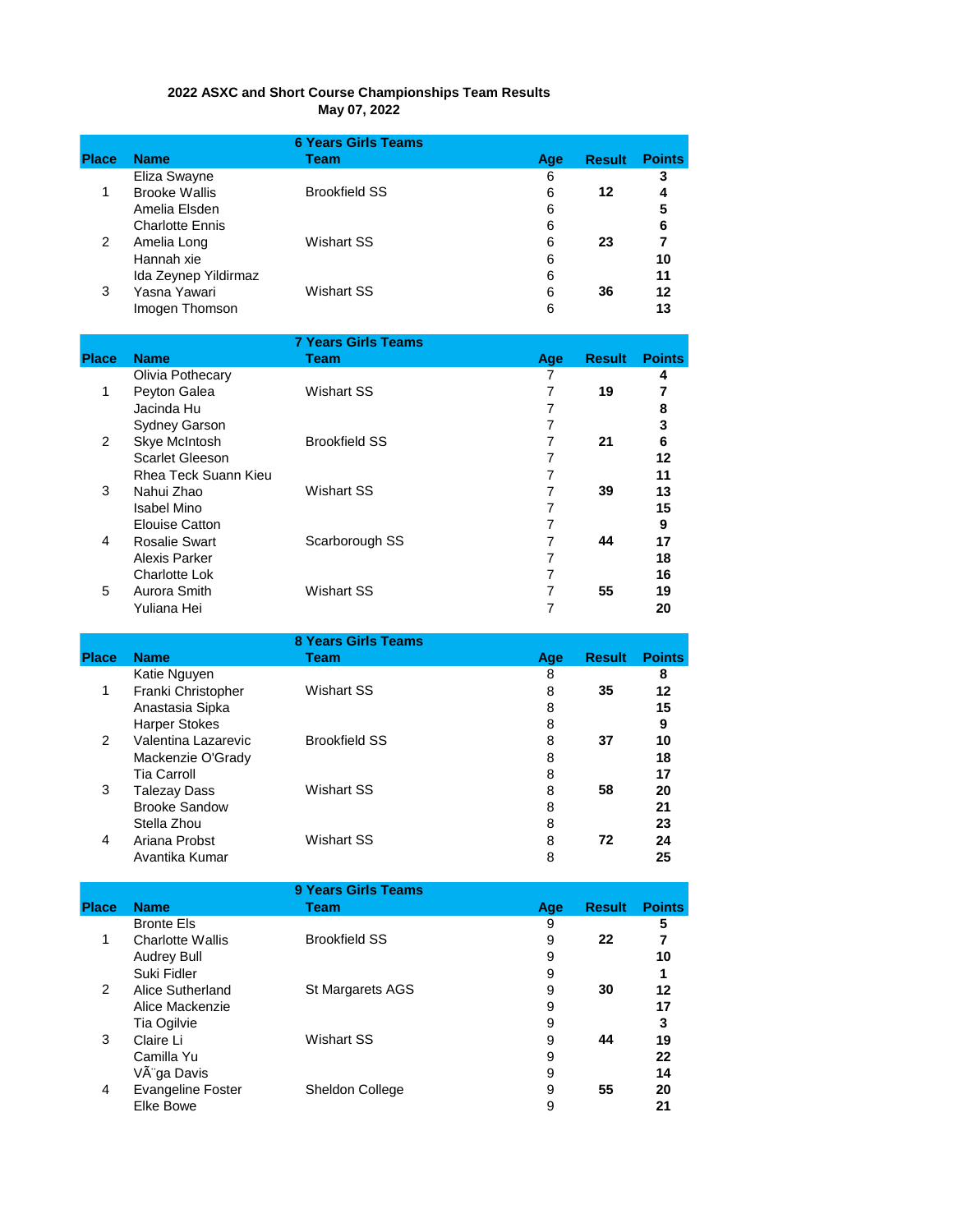|                |                           | <b>10 Years Girls Teams</b> |           |               |               |
|----------------|---------------------------|-----------------------------|-----------|---------------|---------------|
| <b>Place</b>   | <b>Name</b>               | <b>Team</b>                 | Age       | <b>Result</b> | <b>Points</b> |
|                | Estella Uhlmann           |                             | 10        |               | 9             |
| 1              | Olivia Campbell           | St Margarets AGS            | 10        | 40            | 14            |
|                | Sarah Copley              |                             | 10        |               | 17            |
|                | Jerica Hu                 |                             | 10        |               | 19            |
| 2              | <b>Abbey Devitt</b>       | <b>Wishart SS</b>           | 10        | 66            | 23            |
|                | Marissa Yu                |                             | 10        |               | 24            |
|                |                           |                             |           |               |               |
|                |                           | <b>11 Years Girls Teams</b> |           |               |               |
| <b>Place</b>   | <b>Name</b>               | Team                        | Age       | <b>Result</b> | <b>Points</b> |
|                | Remy Grandbois            |                             | 11        |               | 18            |
| 1              | <b>Cassandre Geens</b>    | <b>Brookfield SS</b>        | 11        | 66            | 22            |
|                | <b>Isla Slatter</b>       |                             | 11        |               | 26            |
|                | Maya Degn                 |                             | 11        |               | 28            |
| 2              | Xanthie Ellson            | <b>Wishart SS</b>           | 11        | 89            | 30            |
|                | Grace Yates               |                             | 11        |               | 31            |
|                |                           |                             |           |               |               |
|                |                           | <b>12 Years Girls Teams</b> |           |               |               |
| <b>Place</b>   | <b>Name</b>               | <b>Team</b>                 | Age       | <b>Result</b> | <b>Points</b> |
|                | Laura Bray                |                             | 12        |               | 6             |
| 1              | Zelmari Van Loggerenberg  | Mt St Michaels              | 12        | 34            | 7             |
|                | <b>Harriet Sutton</b>     |                             | 12        |               | 21            |
|                | Sasha Josipovic           |                             | 12        |               | 10            |
| $\overline{2}$ | Jasmyne Martinez          | <b>Brisbane SHS</b>         | 12        | 71            | 28            |
|                | Mia Clutton               |                             | 12        |               | 33            |
|                | Georgiana Richardson      |                             | 12        |               | 13            |
| 3              | Demi Van Itallie          | St Margarets AGS            | 12        | 83            | 34            |
|                | Lily Carson               |                             | 12        |               | 36            |
|                | Amara Clemens             |                             | 12        |               | 25            |
| 4              | Sofia Sheppard            | The Glennie School          | 12        | 89            | 29            |
|                | <b>Shari Gilbert</b>      |                             | 12        |               | 35            |
|                |                           |                             |           |               |               |
|                |                           | <b>13 Years Girls Teams</b> |           |               |               |
| <b>Place</b>   | <b>Name</b>               | Team                        | Age       | <b>Result</b> | <b>Points</b> |
|                | Saffron Jenkinson         |                             | 13        |               | 1             |
| 1              | Grace Adams               | <b>Brisbane SHS</b>         | 13        | 19            | 8             |
|                | Naiyini Mollel            |                             | 13        |               | 10            |
|                | Sienna Barr               |                             | 13        |               | 5             |
| $\overline{2}$ | Ava Knox                  | St Peter's Indooroopilly    | 13        | 46            | 7             |
|                | <b>Rosie Pedley</b>       |                             | 13        |               | 34            |
|                | Emily Boyd                |                             | 13        |               | 16            |
| 3              | Georgie Burg              | <b>Brisbane SHS</b>         | 13        | 58            | 18            |
|                | <b>Piper Snow</b>         |                             | 13        |               | 24            |
|                | Addison Houslip           |                             | 13        |               | 3             |
| 4              | Georgina Fitzgerald       | St Margarets AGS            | 13        | 82            | 39            |
|                | <b>Adel Kusztor</b>       |                             | 13        |               | 40            |
|                |                           |                             |           |               |               |
|                |                           | <b>14 Years Girls Teams</b> |           | <b>Result</b> |               |
| <b>Place</b>   | <b>Name</b><br>Zara Moore | <b>Team</b>                 | Age<br>14 |               | <b>Points</b> |
| 4              | Zara Heath                | <b>Brisbane SHS</b>         | 14        | 42            | 3<br>11       |
|                |                           |                             |           |               |               |
|                | Lyra Shankey              |                             | 14        |               | 28            |
|                | <b>Charli Spies</b>       |                             | 14        |               | 8             |
| 4              | Coco Fidler               | St Margarets AGS            | 14        | 51            | 21            |
|                | Abbey Whistler            |                             | 14        |               | 22            |
|                | <b>Phoebe Karamihas</b>   |                             | 14        |               | 15            |
| 4              | Grace Freeman             | Stuartholme School          | 14        | 52            | 18            |
|                | Greta gabrielle Nott      |                             | 14        |               | 19            |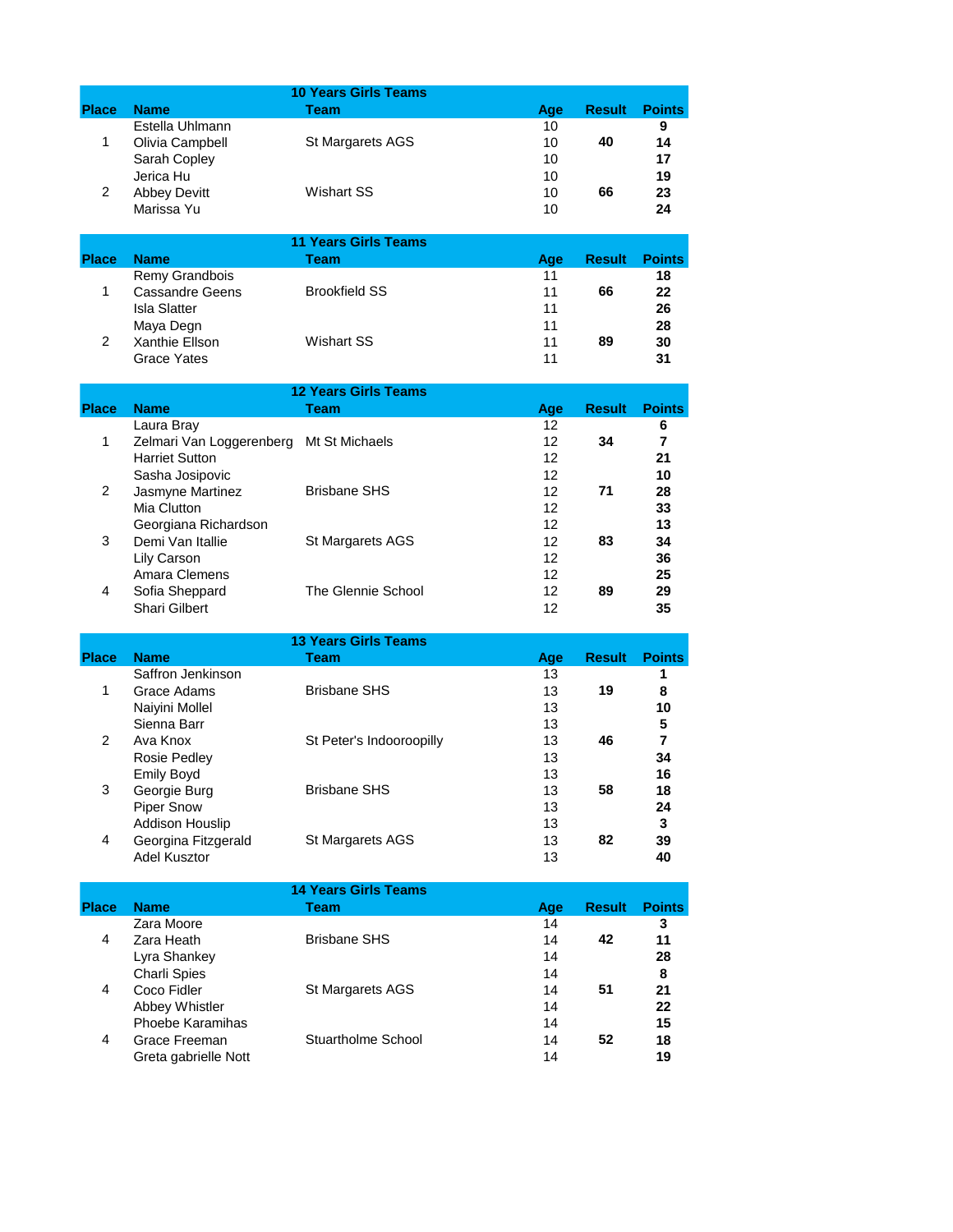|                 |                                  | <b>15 Years Girls Teams</b>         |                                  |               |                     |
|-----------------|----------------------------------|-------------------------------------|----------------------------------|---------------|---------------------|
| <b>Place</b>    | <b>Name</b>                      | Team                                | Age                              | <b>Result</b> | <b>Points</b>       |
|                 | Gwen Watson                      |                                     | 15                               |               | $\mathbf{2}$        |
| $\mathbf 1$     | Milly Burg                       | <b>Brisbane SHS</b>                 | 15                               | 22            | 9                   |
|                 | Selwyn Russell                   |                                     | 15                               |               | 11                  |
|                 | Matilda Lee                      |                                     | 15                               |               | 5                   |
| $\overline{2}$  | Annabel Bright                   | St Margarets AGS                    | 15                               | 49            | 17                  |
|                 | <b>Ruby East</b>                 |                                     | 15                               |               | 27                  |
|                 |                                  |                                     |                                  |               |                     |
| <b>Place</b>    | <b>Name</b>                      | <b>16 Years Girls Teams</b><br>Team |                                  |               |                     |
|                 | Georgie Gilroy                   |                                     | Age<br>16                        | <b>Result</b> | <b>Points</b><br>3  |
| $\mathbf 1$     | Erica Moore                      | <b>Brisbane SHS</b>                 | 16                               | 26            | 6                   |
|                 | Indi Fletcher                    |                                     | 16                               |               | 17                  |
|                 | Emily Webb                       |                                     | 16                               |               | 11                  |
| 2               | Vienna Neumeister                | Canterbury College                  | 16                               | 44            | 13                  |
|                 | <b>Eloise Stanley</b>            |                                     | 16                               |               | 20                  |
|                 | Laura Patterson                  |                                     | 16                               |               | 21                  |
| 3               | Amelia Ramia                     | Fairholme college                   | 16                               | 75            | 25                  |
|                 | <b>Lilly Biernoff</b>            |                                     | 16                               |               | 29                  |
|                 |                                  |                                     |                                  |               |                     |
|                 |                                  | <b>17 Years Girls Teams</b>         |                                  |               |                     |
| <b>Place</b>    | <b>Name</b>                      | <b>Team</b>                         | Age                              | <b>Result</b> | <b>Points</b>       |
|                 | Mattea Pearsall                  |                                     | 17                               |               | 4                   |
| 1               | Sabrina Guse                     | <b>Brisbane SHS</b>                 | 17                               | 28            | 11                  |
|                 | Soph Butler                      |                                     | 17                               |               | 13                  |
|                 |                                  |                                     |                                  |               |                     |
|                 |                                  | <b>18-19 Years Girls Teams</b>      |                                  |               |                     |
|                 |                                  |                                     |                                  |               |                     |
| <b>Place</b>    | <b>Name</b>                      | <b>Team</b>                         | Age                              | <b>Result</b> | <b>Points</b>       |
| <b>No Teams</b> |                                  |                                     |                                  |               |                     |
|                 |                                  | <b>6 Years Boys Teams</b>           |                                  |               |                     |
| <b>Place</b>    | <b>Name</b>                      | <b>Team</b>                         | Age                              | <b>Result</b> | <b>Points</b>       |
|                 | <b>Bodhi Stokes</b>              |                                     | 6                                |               | $\mathbf{2}$        |
| $\mathbf 1$     | <b>Tyler Hewat</b>               | <b>Brookfield SS</b>                | 6                                | 13            | 5                   |
|                 | Joshua Gleeson                   |                                     | 6                                |               | 6                   |
| $\overline{2}$  | Benjamin McGregor                | Wishart SS                          | 6                                | 18            | 3<br>$\overline{ }$ |
|                 | Levi Peter Dean                  |                                     | 6<br>6                           |               |                     |
|                 | <b>Reginald Laird</b>            |                                     |                                  |               | 8<br>9              |
| 3               | Sultandeep Randhawa              | <b>Wishart SS</b>                   | 6<br>6                           | 32            | 11                  |
|                 | Zhicheng Ouyang<br>Matthew gao   |                                     | 6                                |               | 12                  |
|                 |                                  |                                     |                                  |               |                     |
|                 |                                  | <b>7 Years Boys Teams</b>           |                                  |               |                     |
| <b>Place</b>    | <b>Name</b>                      | <b>Team</b>                         | Age                              | <b>Result</b> | <b>Points</b>       |
|                 | Hamish Prebble                   |                                     | $\overline{7}$                   |               | 3                   |
| $\mathbf{1}$    | Joshua Wallis                    | <b>Brookfield SS</b>                | 7                                | 14            | 4                   |
|                 | David Wallis                     |                                     | $\overline{7}$                   |               | 7                   |
|                 | Azaiah Ogilvie                   |                                     | $\overline{7}$                   |               | 5                   |
| $\overline{2}$  | Shuen Chan                       | <b>Wishart SS</b>                   | $\overline{7}$                   | 25            | 9                   |
|                 | Elijah Tennant                   |                                     | 7                                |               | 11                  |
|                 | Max James                        |                                     | $\overline{7}$                   |               | 12                  |
| 3               | Ashton Cavanough<br>Jack Bensley | Wishart SS                          | $\overline{7}$<br>$\overline{7}$ | 42            | 13<br>17            |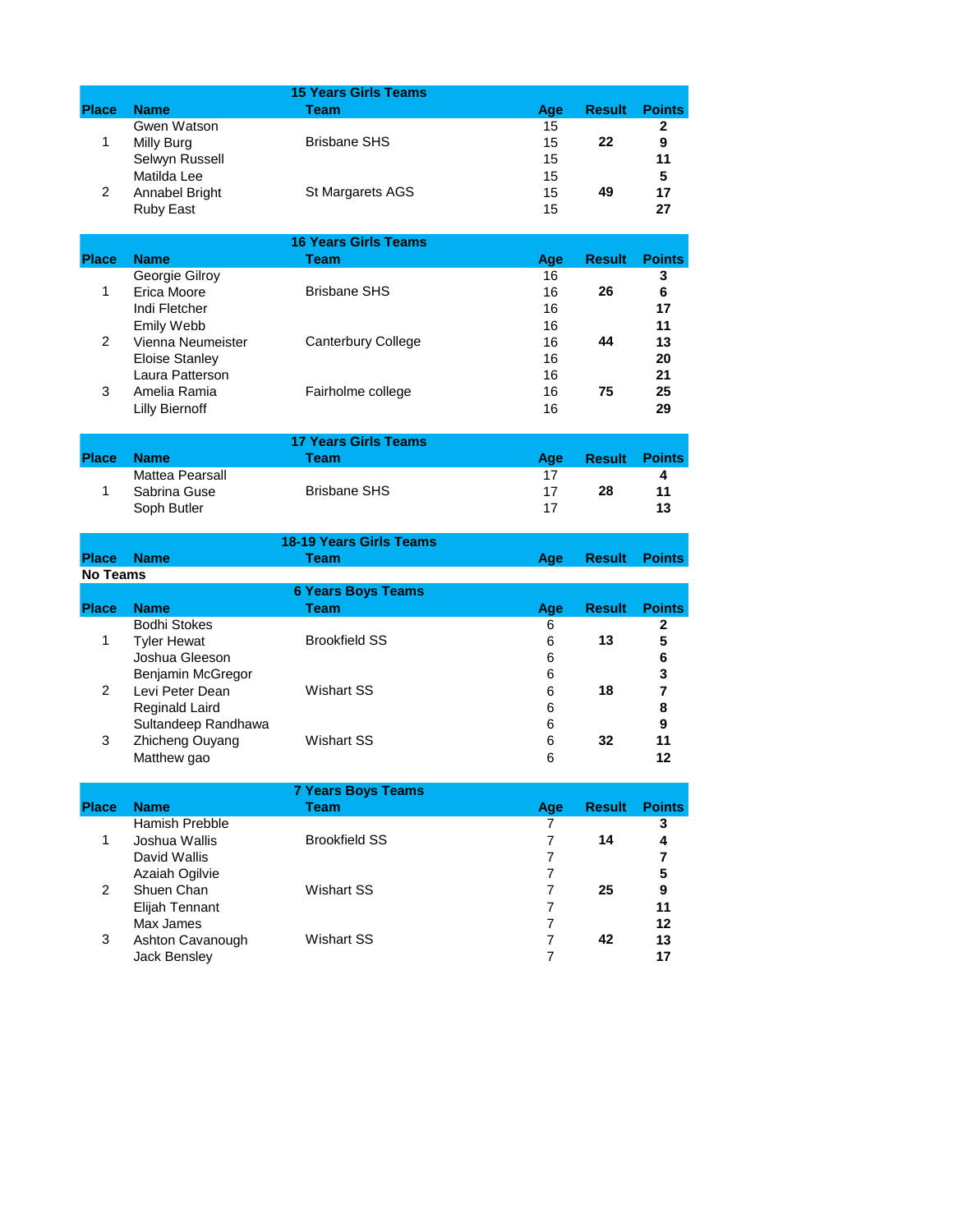|              |                       | <b>8 Years Boys Teams</b> |     |               |               |
|--------------|-----------------------|---------------------------|-----|---------------|---------------|
| <b>Place</b> | <b>Name</b>           | Team                      | Age | <b>Result</b> | <b>Points</b> |
|              | Jackson Bonehill      |                           | 8   |               | 5             |
| $\mathbf{1}$ | Samuel Foster         | Wishart SS                | 8   | 24            | 8             |
|              | William Hockaday      |                           | 8   |               | 11            |
|              | Harvey Murray         |                           | 8   |               | 6             |
| 2            | James Eadie           | <b>Brookfield SS</b>      | 8   | 28            | 10            |
|              | <b>Charles Crosby</b> |                           | 8   |               | 12            |
|              | Lee Galea             |                           | 8   |               | 13            |
| 3            | Jayden Regazzoli      | Wishart SS                | 8   | 47            | 15            |
|              | Clay Hewett           |                           | 8   |               | 19            |
|              | Noel Johnson          |                           | 8   |               | 17            |
| 4            | Fletcher O'Grady      | <b>Brookfield SS</b>      | 8   | 60            | 18            |
|              | Harry Williams        |                           | 8   |               | 25            |
|              | Lincoln Niciejewski   |                           | 8   |               | 20            |
| 5            | <b>Ashton Muir</b>    | Wishart SS                | 8   | 63            | 21            |
|              | Kai Ito               |                           | 8   |               | 22            |

|               |                     | 9 Years Boys Teams   |     |               |               |
|---------------|---------------------|----------------------|-----|---------------|---------------|
| <b>Place</b>  | <b>Name</b>         | Team                 | Age | <b>Result</b> | <b>Points</b> |
|               | George Chandler     |                      | 9   |               | 8             |
| 1             | <b>Rupert Shand</b> | <b>Brookfield SS</b> | 9   | 35            | 12            |
|               | George Jenvey       |                      | 9   |               | 15            |
|               | Joshua Tome         |                      | 9   |               | 9             |
| $\mathcal{P}$ | Zephyr Copeland     | Wishart SS           | 9   | 42            | 14            |
|               | Zachary Sandilands  |                      | 9   |               | 19            |
|               | Jake Maini          |                      | 9   |               | 13            |
| 3             | Dale Baldwin        | Scarborough SS       | 9   | 53            | 17            |
|               | Johnathan Carlton   |                      | 9   |               | 23            |
|               | Thomas McManmon     |                      | 9   |               | 16            |
| 4             | Ari Lewis           | <b>Brookfield SS</b> | 9   | 54            | 18            |
|               | <b>Beau Haines</b>  |                      | 9   |               | 20            |
|               | Liam McGregor       |                      | 9   |               | 21            |
| 5             | <b>Henry Sempf</b>  | Wishart SS           | 9   | 67            | 22            |
|               | Jarson Hu           |                      | 9   |               | 24            |

|              |                    | <b>10 Years Boys Teams</b> |     |               |               |
|--------------|--------------------|----------------------------|-----|---------------|---------------|
| <b>Place</b> | <b>Name</b>        | Team                       | Age | <b>Result</b> | <b>Points</b> |
|              | Joshua Aloia       |                            | 10  |               |               |
|              | Liam Wijacha       | <b>Brookfield SS</b>       | 10  | 33            | 15            |
|              | Aidan Jason Murphy |                            | 10  |               | 16            |
|              | Cooper Beavan      |                            | 10  |               | 10            |
|              | Lawrence Cain      | Wishart SS                 | 10  | 35            | $12 \,$       |
|              | Lachlan Muir       |                            | 10  |               | 13            |

|              | <b>11 Years Boys Teams</b> |            |     |        |               |
|--------------|----------------------------|------------|-----|--------|---------------|
| <b>Place</b> | <b>Name</b>                | Team       | Aae | Result | <b>Points</b> |
|              | Thomas Hockaday            |            | 11  |        | 6             |
|              | Roald Falla                | Wishart SS | 11  | 53     | 22            |
|              | Harry McGregor             |            | 11  |        | 25            |

| <b>Place</b> | <b>Name</b>            | Team       | Aae | <b>Result</b> | Points |
|--------------|------------------------|------------|-----|---------------|--------|
|              | Hamish Campbell        |            | 12  |               |        |
|              | Alexander Donaldson    | <b>BGS</b> | 12  | 61            | 19     |
|              | <b>Thomas Campbell</b> |            | 12  |               | 25     |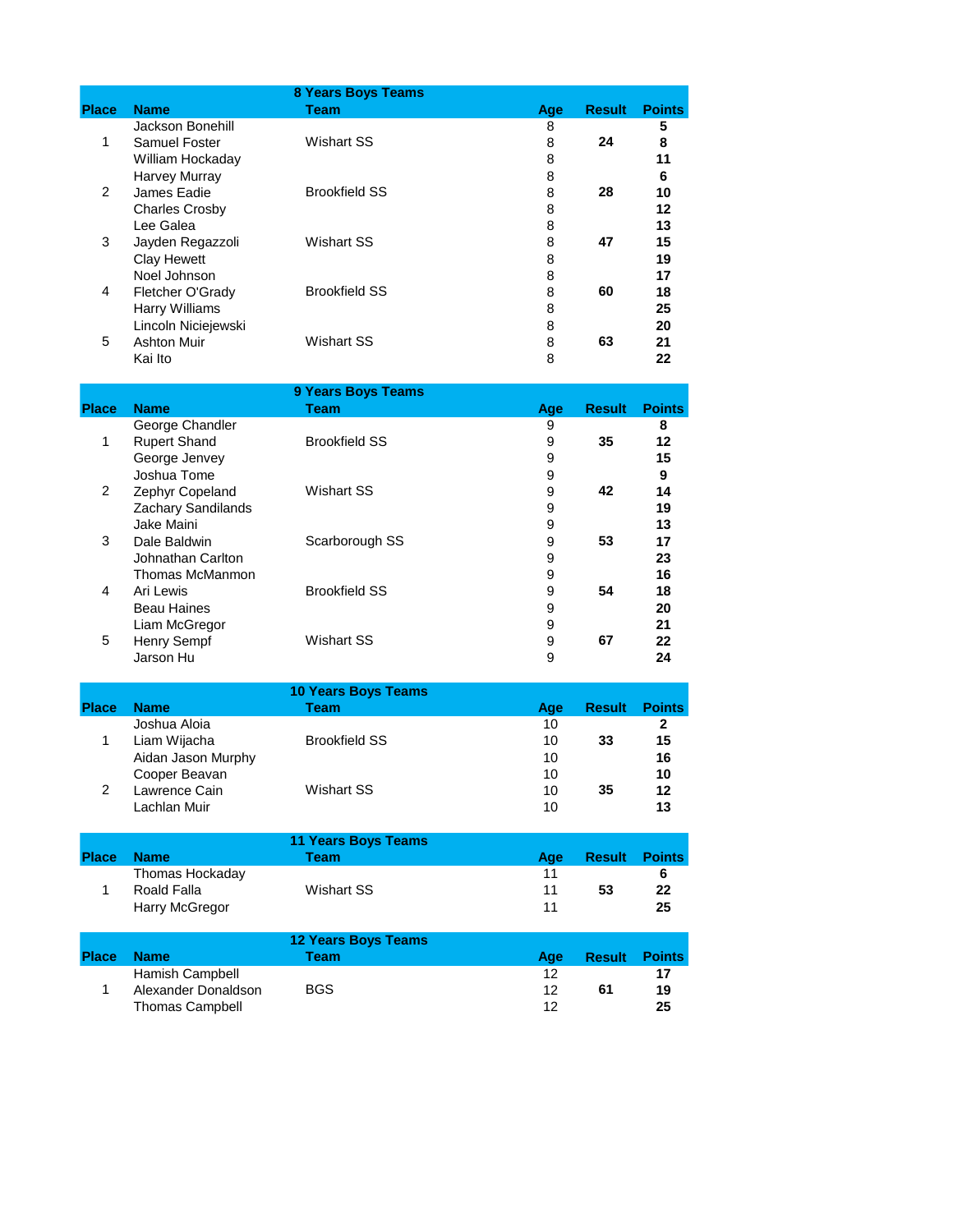|                 |                            | <b>13 Years Boys Teams</b> |     |               |               |
|-----------------|----------------------------|----------------------------|-----|---------------|---------------|
| <b>Place</b>    | <b>Name</b>                | <b>Team</b>                | Age | <b>Result</b> | <b>Points</b> |
|                 | Alex Butler                |                            | 13  |               | 5             |
| $\mathbf{1}$    | Jack Jenvey                | <b>Brisbane SHS</b>        | 13  | 20            | 7             |
|                 | Sam Ellice                 |                            | 13  |               | 8             |
|                 | <b>Thomas Nealon</b>       |                            | 13  |               | 6             |
| $\overline{2}$  | <b>Archie Reid</b>         | <b>BBC</b>                 | 13  | 41            | 17            |
|                 | Alexander Cameron          |                            | 13  |               | 18            |
|                 | Zac Moore                  |                            | 13  |               | 10            |
| 3               | <b>Frederick McDonnell</b> | <b>ACGS</b>                | 13  | 57            | 20            |
|                 | Jay King                   |                            | 13  |               | 27            |
|                 | <b>Blake Davies</b>        |                            | 13  |               | 28            |
| 4               | Adam Wills                 | Sheldon College            | 13  | 90            | 29            |
|                 | ZoÂ <sub>i</sub> rd Farkas |                            | 13  |               | 33            |
|                 |                            |                            |     |               |               |
|                 |                            | <b>14 Years Boys Teams</b> |     |               |               |
| <b>Place</b>    | <b>Name</b>                | <b>Team</b>                | Age | <b>Result</b> | <b>Points</b> |
| <b>No Teams</b> |                            |                            |     |               |               |
|                 |                            | <b>15 Years Boys Teams</b> |     |               |               |
| <b>Place</b>    | <b>Name</b>                | <b>Team</b>                | Age | <b>Result</b> | <b>Points</b> |
|                 | Noah Tyne                  |                            | 15  |               | 9             |
| $\mathbf{1}$    | Liam Meade                 | <b>ACGS</b>                | 15  | 60            | 25            |
|                 | <b>Henry Peters</b>        |                            | 15  |               | 26            |
|                 |                            |                            |     |               |               |
|                 |                            | <b>16 Years Boys Teams</b> |     |               |               |
| <b>Place</b>    | <b>Name</b>                | <b>Team</b>                | Age | <b>Result</b> | <b>Points</b> |
| <b>No Teams</b> |                            |                            |     |               |               |
|                 |                            | <b>17 Years Boys Teams</b> |     |               |               |
| <b>Place</b>    | <b>Name</b>                | <b>Team</b>                | Age | <b>Result</b> | <b>Points</b> |
| <b>No Teams</b> |                            |                            |     |               |               |
|                 |                            | 18-19 Years Boys Teams     |     |               |               |
| <b>Place</b>    | <b>Name</b>                | <b>Team</b>                | Age | <b>Result</b> | <b>Points</b> |
| <b>No Teams</b> |                            |                            |     |               |               |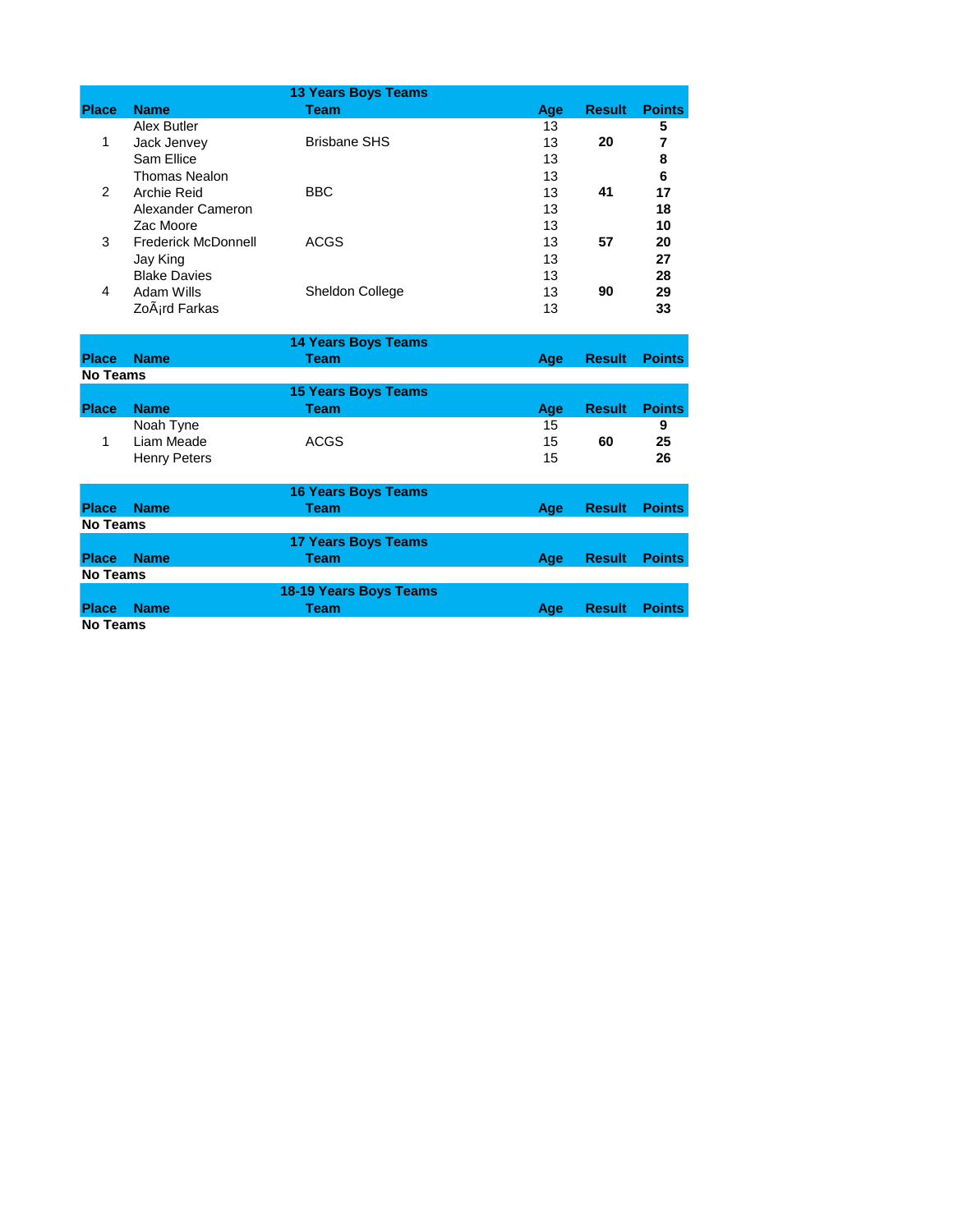|                 |                   | <b>Under 20 Women Short Course</b>            |     |               |               |
|-----------------|-------------------|-----------------------------------------------|-----|---------------|---------------|
| <b>Place</b>    | <b>Name</b>       | <b>Team</b>                                   | Age | <b>Result</b> | <b>Points</b> |
| <b>No Teams</b> |                   |                                               |     |               |               |
|                 |                   | <b>Open Women Short Course</b>                |     |               |               |
| <b>Place</b>    | <b>Name</b>       | <b>Team</b>                                   | Age | <b>Result</b> | <b>Points</b> |
| <b>No Teams</b> |                   |                                               |     |               |               |
|                 |                   | <b>Masters 30-49 Women Short Course Teams</b> |     |               |               |
| <b>Place</b>    | <b>Name</b>       | Team                                          | Age | <b>Result</b> | <b>Points</b> |
| <b>No Teams</b> |                   |                                               |     |               |               |
|                 |                   | <b>Masters 50+ Women Short Course Teams</b>   |     |               |               |
| <b>Place</b>    | <b>Name</b>       | <b>Team</b>                                   | Age | <b>Result</b> | <b>Points</b> |
|                 | Miwa Kolb         |                                               | 55  |               | 1             |
| 1               | Joanne Boyd       | <b>Toowong Harriers</b>                       | 50  | 8             | 3             |
|                 | Meryll Fletcher   |                                               | 50  |               | 4             |
|                 |                   |                                               |     |               |               |
|                 |                   | <b>Under 20 Men Short Course Teams</b>        |     |               |               |
| <b>Place</b>    | <b>Name</b>       | <b>Team</b>                                   | Age | <b>Result</b> | <b>Points</b> |
| <b>No Teams</b> |                   |                                               |     |               |               |
|                 |                   | <b>Open Men Short Course Teams</b>            |     |               |               |
| <b>Place</b>    | <b>Name</b>       | <b>Team</b>                                   | Age | <b>Result</b> | <b>Points</b> |
| No Teams        |                   |                                               |     |               |               |
|                 |                   | <b>Masters 30-49 Men Short Course Teams</b>   |     |               |               |
| <b>Place</b>    | <b>Name</b>       | <b>Team</b>                                   | Age | <b>Result</b> | <b>Points</b> |
| <b>No Teams</b> |                   |                                               |     |               |               |
|                 |                   | <b>Masters 50+ Men Short Course Teams</b>     |     |               |               |
| <b>Place</b>    | <b>Name</b>       | Team                                          | Age | <b>Result</b> | <b>Points</b> |
|                 | Dennis Fitzgerald |                                               | 52  |               | $\mathbf{2}$  |
| $\mathbf{1}$    | Peter Jones       | <b>Toowong Harriers</b>                       | 62  | 12            | 4             |
|                 | Darryn Bryant     |                                               | 55  |               | 6             |
|                 |                   |                                               |     |               |               |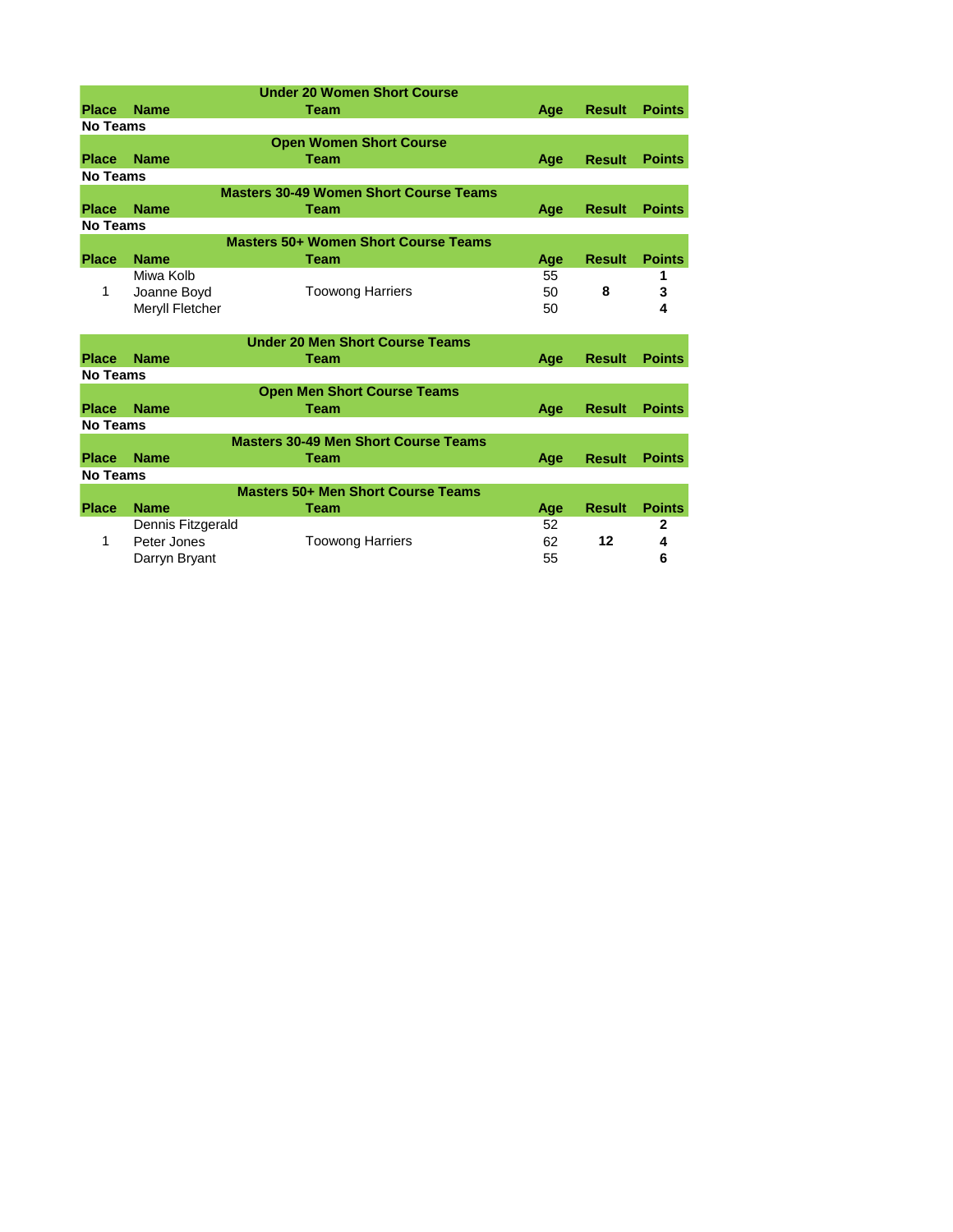|             | <b>Primary Girls (6 - 12 Years)</b> |       |       |               |                |                |   |                          |
|-------------|-------------------------------------|-------|-------|---------------|----------------|----------------|---|--------------------------|
| Place       | School                              | I-Gol | I-Sil | I-Bro         |                |                |   | T-Gol T-Sil T-Bro Points |
| 1           | Wishart SS                          |       |       |               | $\overline{2}$ | 3              | 4 | 33                       |
| $\mathbf 2$ | <b>Brookfield SS</b>                |       |       | $\mathcal{P}$ | 3              | $\overline{2}$ |   | 28                       |
| 3           | St Margaret's AGS                   |       |       |               |                |                |   | 15                       |
| 4           | Mt St Michaels                      |       |       |               |                |                |   | 6                        |
| 5           | Ascot SS                            |       |       |               |                |                |   | 5                        |
| 6           | <b>Brisbane State High</b>          |       |       |               |                |                |   | 4                        |
| 7           | West Moreton AC                     |       |       |               |                |                |   | 3                        |
| 8           | Toowoomba Anglican                  |       |       |               |                |                |   | 3                        |
| 9           | <b>Fairholms College</b>            |       |       |               |                |                |   | 3                        |
| 10          | Fig Tree Pocket SS                  |       |       |               |                |                |   | 3                        |
| 11          | <b>Broadbeach SS</b>                |       |       |               |                |                |   | 3                        |
| 12          | West End SS                         |       |       |               |                |                |   | $\overline{2}$           |
| 13          | Somerset College                    |       |       |               |                |                |   | $\overline{2}$           |
| 14          | <b>Highlands Christian College</b>  |       |       |               |                |                |   | $\overline{2}$           |
| 15          | <b>Mountain Creek SS</b>            |       |       |               |                |                |   | $\overline{2}$           |
| 16          | Our Lady of the Rosary              |       |       |               |                |                |   | $\overline{2}$           |
| 17          | Sunshine Coast Grammar              |       |       |               |                |                |   | $\overline{\mathbf{2}}$  |
| 18          | St Peter's Catholic School          |       |       |               |                |                |   |                          |
| 19          | Chapel Hill SS                      |       |       |               |                |                |   |                          |
| 20          | Mathew Flinders AC                  |       |       |               |                |                |   |                          |
| 21          | Currumbin SS                        |       |       |               |                |                |   |                          |

## **May 07, 2022 2022 All Schools Cross Country Championships School Trophies**

| <b>Primary Boys (6 - 12 Years)</b> |                              |        |                |       |   |   |   |                          |
|------------------------------------|------------------------------|--------|----------------|-------|---|---|---|--------------------------|
| Place                              | School                       | I-Goll | $I-Sil$        | I-Bro |   |   |   | T-Gol T-Sil T-Bro Points |
|                                    | Wishart SS                   |        |                |       | 2 | 4 | 3 | 35                       |
| $\overline{\mathbf{2}}$            | <b>Brookfield SS</b>         |        | $\overline{2}$ |       | 4 |   |   | 33                       |
| 3                                  | <b>Brisbane Boys Grammar</b> |        |                |       |   |   |   | 7                        |
| 4                                  | Scarborough SS               |        |                |       |   |   |   | 5                        |
| 5                                  | <b>Amberley District SS</b>  |        |                |       |   |   |   | 5                        |
| 6                                  | Norfolk Village SS           |        |                |       |   |   |   | $\mathbf{3}$             |
| 7                                  | Coorparoo SS                 |        |                |       |   |   |   | $\mathbf{3}$             |
| 8                                  | Rangeville SS                |        |                |       |   |   |   | $\overline{\mathbf{3}}$  |
| 8                                  | Toowoomba East SS            |        |                |       |   |   |   | $\mathbf{3}$             |
| 10                                 | <b>Canternury College</b>    |        |                |       |   |   |   | $\mathbf{3}$             |
| 10                                 | St Andrew's Anglican         |        |                |       |   |   |   | $\overline{\mathbf{3}}$  |
| 10                                 | Toowoomba Anglican           |        |                |       |   |   |   | $\overline{2}$           |
| 10                                 | Lords College                |        |                |       |   |   |   | $\overline{2}$           |
| 10                                 | Rochedale SS                 |        |                |       |   |   |   | $\overline{2}$           |
| 15                                 | Kimberley Park SS            |        |                |       |   |   |   |                          |
| 16                                 | St Edard the Confessor       |        |                |       |   |   |   |                          |
| 16                                 | Coomera Anglican College     |        |                |       |   |   |   |                          |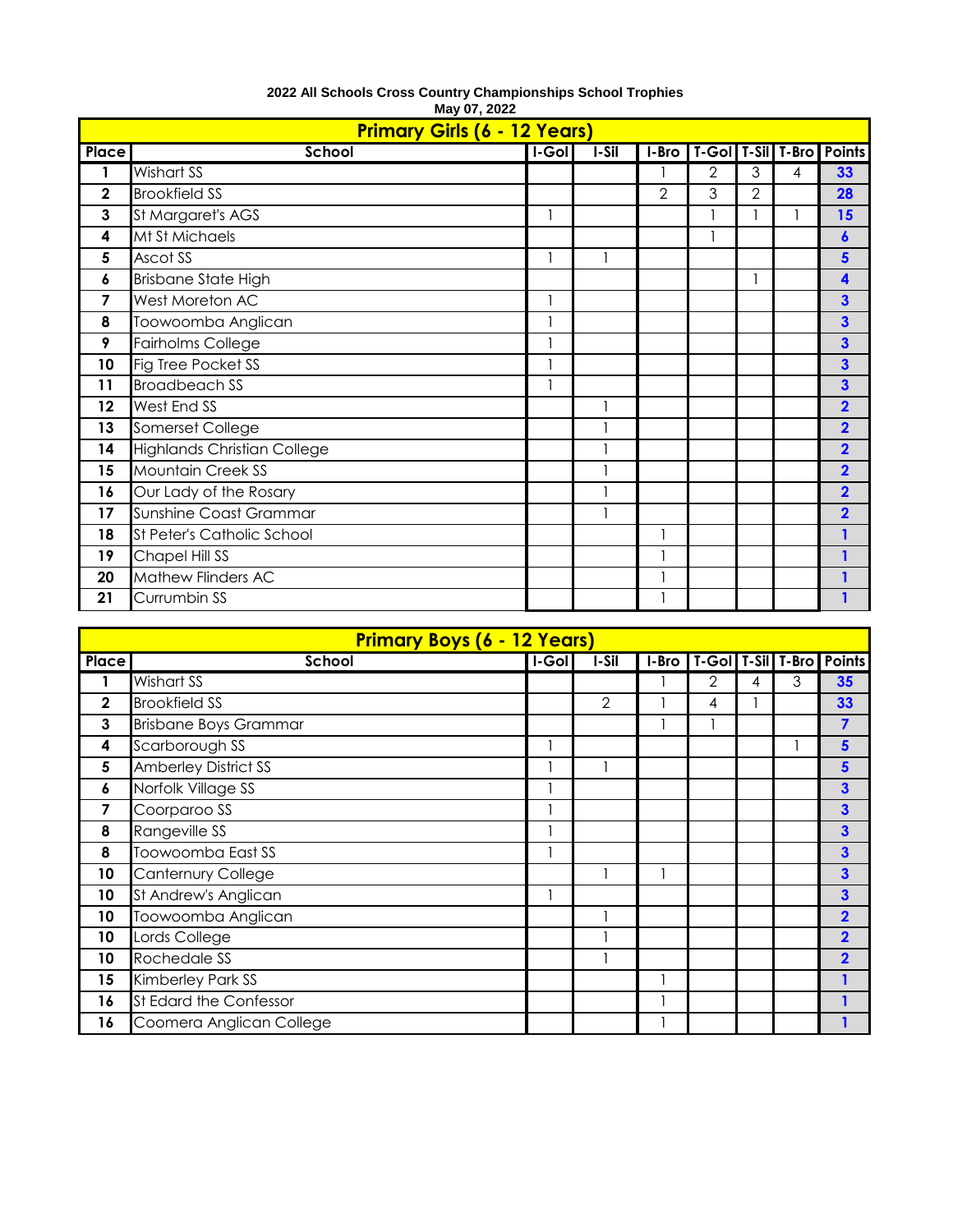|                         | <b>Combined Primary (6 - 12 Years)</b> |                |                           |                         |
|-------------------------|----------------------------------------|----------------|---------------------------|-------------------------|
| Place                   | School                                 | Girls          | <b>Boys</b>               | <b>Points</b>           |
| 1                       | Wishart SS                             | 33             | 35                        | 68                      |
| $\overline{\mathbf{2}}$ | <b>Brookfield SS</b>                   | 28             | 33                        | 61                      |
| 3                       | St Margaret's AGS                      | 15             |                           | 15                      |
| 4                       | <b>Brisbane Boys Grammar</b>           |                | $\overline{7}$            | $\overline{7}$          |
| 5                       | Mt St Michaels                         | 6              |                           | $\boldsymbol{6}$        |
| 6                       | <b>Amberley District SS</b>            |                | $\sqrt{5}$                | 5                       |
| 6                       | Ascot SS                               | $\sqrt{5}$     |                           | 5                       |
| 6                       | Toowoomba Anglican                     | 3              | $\overline{2}$            | $\overline{\mathbf{5}}$ |
| 6                       | Scarborough SS                         |                | 5                         | 5                       |
| 10                      | <b>Brisbane State High</b>             | 4              |                           | 4                       |
| 11                      | <b>Broadbeach SS</b>                   | 3              |                           | $\overline{\mathbf{3}}$ |
| 11                      | <b>Canternury College</b>              |                | 3                         | $\overline{\mathbf{3}}$ |
| 11                      | Coorparoo SS                           |                | 3                         | $\overline{\mathbf{3}}$ |
| 11                      | <b>Fairholms College</b>               | 3              |                           | $\overline{\mathbf{3}}$ |
| 11                      | Fig Tree Pocket SS                     | 3              |                           | $\overline{\mathbf{3}}$ |
| 11                      | Norfolk Village SS                     |                | $\ensuremath{\mathsf{3}}$ | $\overline{\mathbf{3}}$ |
| 11                      | Rangeville SS                          |                | 3                         | $\overline{\mathbf{3}}$ |
| 11                      | St Andrew's Anglican                   |                | $\mathfrak 3$             | $\overline{\mathbf{3}}$ |
| 11                      | Toowoomba East SS                      |                | 3                         | $\overline{\mathbf{3}}$ |
| 11                      | West Moreton AC                        | 3              |                           | $\overline{\mathbf{3}}$ |
| 21                      | <b>Highlands Christian College</b>     | $\overline{2}$ |                           | $\overline{\mathbf{2}}$ |
| 21                      | Lords College                          |                | $\overline{2}$            | $\overline{\mathbf{2}}$ |
| 21                      | <b>Mountain Creek SS</b>               | $\overline{2}$ |                           | $\overline{\mathbf{2}}$ |
| 21                      | Our Lady of the Rosary                 | $\overline{2}$ |                           | $\overline{\mathbf{2}}$ |
| 21                      | Rochedale SS                           |                | $\overline{2}$            | $\overline{\mathbf{2}}$ |
| 21                      | Somerset College                       | $\overline{2}$ |                           | $\overline{\mathbf{2}}$ |
| 21                      | Sunshine Coast Grammar                 | $\overline{2}$ |                           | $\overline{\mathbf{2}}$ |
| 21                      | West End SS                            | $\overline{2}$ |                           | $\overline{\mathbf{2}}$ |
| 29                      | Chapel Hill SS                         | $\mathbf{I}$   |                           | $\mathbf{1}$            |
| 29                      | Coomera Anglican College               |                | 1                         | 1                       |
| 29                      | Currumbin SS                           | $\mathbf{I}$   |                           | $\mathbf{1}$            |
| 29                      | Kimberley Park SS                      |                | $\mathbf{1}$              | 1                       |
| 29                      | Mathew Flinders AC                     | $\mathbf{1}$   |                           | $\mathbf{1}$            |
| 29                      | St Edard the Confessor                 |                | 1                         | 1                       |
| 29                      | St Peter's Catholic School             | 1              |                           | 1                       |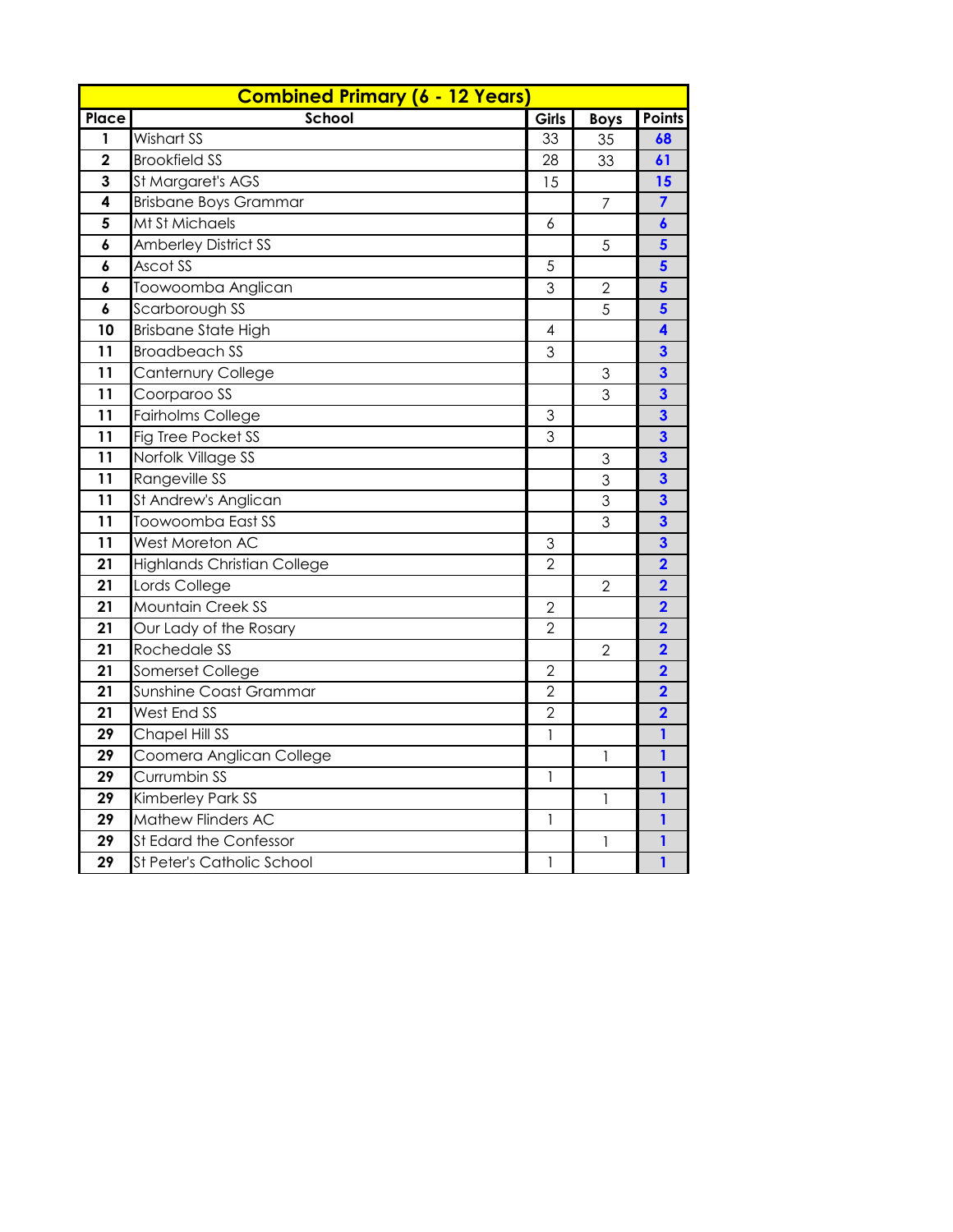|              | <b>Secondary Girls (13 - 19 Years)</b> |                |       |   |   |   |                                        |
|--------------|----------------------------------------|----------------|-------|---|---|---|----------------------------------------|
| Place        | School                                 | I-Gol          | I-Sil |   |   |   | I-Bro   T-Gol   T-Sil   T-Bro   Points |
| 1            | <b>Brisbane State High</b>             |                |       | 2 | 5 |   | 39                                     |
| $\mathbf{2}$ | St Margaret's AGS                      |                |       |   |   | 2 | 9                                      |
| 3            | Kings Christian College                | $\overline{2}$ |       |   |   |   | 6                                      |
| 4            | St Peter's Lutheran (Ind)              |                |       |   |   |   | $\boldsymbol{\Lambda}$                 |
| 4            | Canterbury College                     |                |       |   |   |   | 4                                      |
| 6            | Somerset College                       |                |       |   |   |   | 4                                      |
| 7            | <b>Brisbane Girls Grammar</b>          |                |       |   |   |   | 3                                      |
| 7            | Somerville House                       |                |       |   |   |   | 3                                      |
| 9            | Stuartholme School                     |                |       |   |   |   | $\overline{2}$                         |
| 9            | Fairholme College                      |                |       |   |   |   | $\overline{2}$                         |
| 11           | Kelvin Grove State College             |                |       |   |   |   | $\overline{2}$                         |
| 11           | <b>St Rita's College</b>               |                |       |   |   |   | $\overline{2}$                         |
| 11           | The Cathedral School                   |                |       |   |   |   | $\overline{\mathbf{2}}$                |
| 11           | Marymount College                      |                |       |   |   |   | $\overline{\mathbf{2}}$                |
| 11           | Centenary State High                   |                |       |   |   |   | $\overline{\mathbf{2}}$                |
| 16           | Assisi Catholic College                |                |       |   |   |   |                                        |
| 16           | <b>Downlands College</b>               |                |       |   |   |   |                                        |

| <b>Secondary Boys (13 - 19 Years)</b> |                                 |       |       |   |  |  |  |                                        |
|---------------------------------------|---------------------------------|-------|-------|---|--|--|--|----------------------------------------|
| Place                                 | School                          | I-Gol | I-Sil |   |  |  |  | I-Bro   T-Gol   T-Sil   T-Bro   Points |
|                                       | Anglican Church Grammar School  |       |       |   |  |  |  | 10                                     |
| $\mathbf{2}$                          | <b>Brisbane State High</b>      |       |       |   |  |  |  | 9                                      |
| 3                                     | Nudgee College                  |       |       | 2 |  |  |  | 5                                      |
| 4                                     | <b>Brisbane Boy's College</b>   |       |       |   |  |  |  |                                        |
| 5                                     | <b>Rivermount College</b>       |       |       |   |  |  |  | 3                                      |
| 5                                     | Sheldon College                 |       |       |   |  |  |  | 3                                      |
| 5                                     | Cannon Hill Anglican College    |       |       |   |  |  |  | 3                                      |
| 5                                     | Ormiston College                |       |       |   |  |  |  |                                        |
| 5                                     | Ipswich Grammar School          |       |       |   |  |  |  | 3                                      |
| 10                                    | Marist College Ashgrove         |       |       |   |  |  |  | 2                                      |
| 10                                    | Kings Christian College         |       |       |   |  |  |  |                                        |
| 10                                    | John Paul College               |       |       |   |  |  |  |                                        |
| 10                                    | Mansfield State High            |       |       |   |  |  |  | $\overline{\mathbf{2}}$                |
| 14                                    | Padua College                   |       |       |   |  |  |  |                                        |
| 14                                    | Toowoomba Grammar School        |       |       |   |  |  |  |                                        |
| 14                                    | Palm Beach Currumbin State High |       |       |   |  |  |  |                                        |